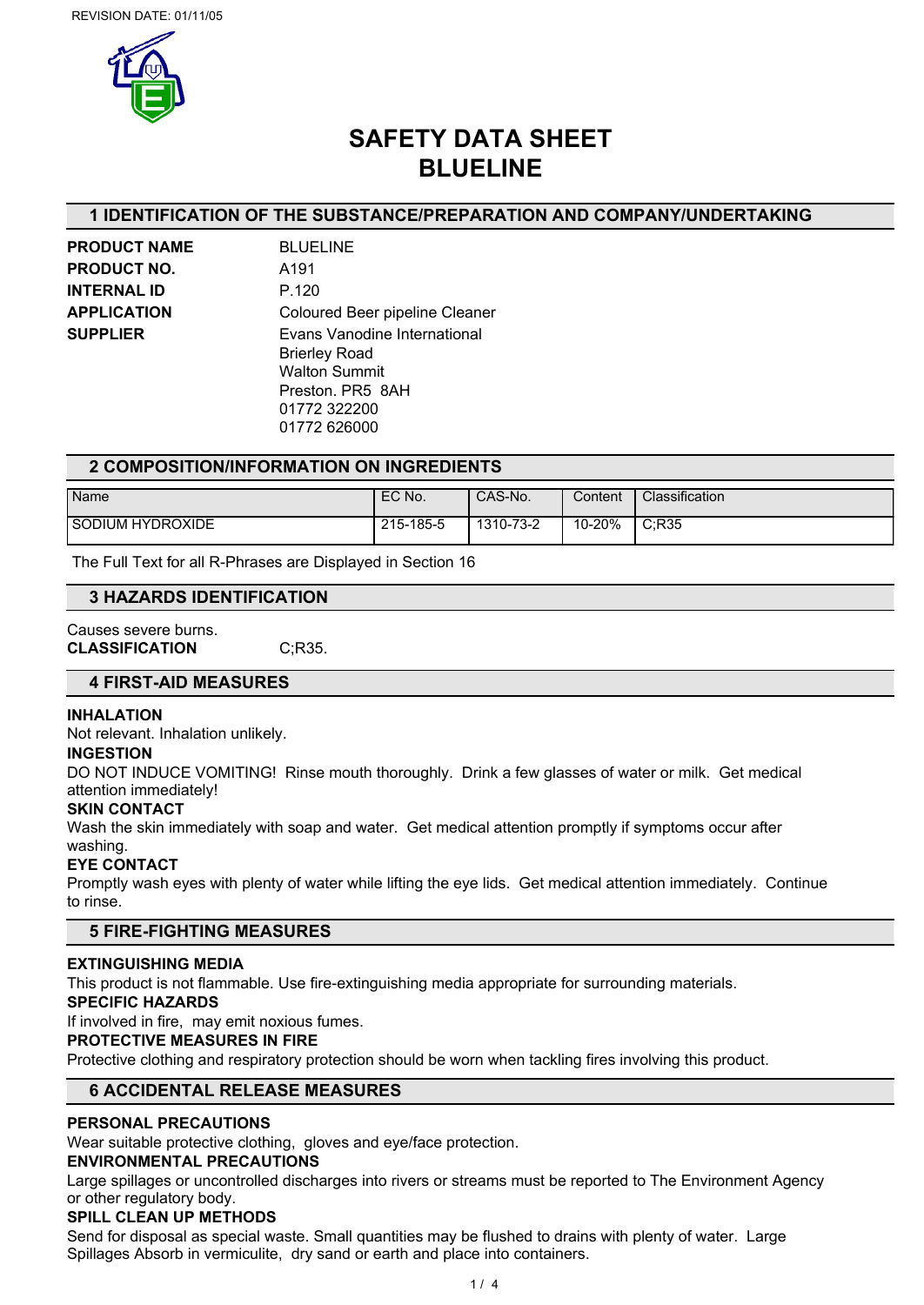# **BLUELINE**

# **7 HANDLING AND STORAGE**

# **USAGE PRECAUTIONS**

Wear suitable protective clothing, gloves and eye/face protection.

# **STORAGE PRECAUTIONS**

Store in a cool place away from light. Keep in original container. Keep containers tightly closed.

# **8 EXPOSURE CONTROLS/PERSONAL PROTECTION**

| Name             | Std          | - ppm<br><b>LI</b> | $-$ mg/m3<br>. | IST<br>- ppm | <b>CT</b><br>' - mg/m3<br>১। |
|------------------|--------------|--------------------|----------------|--------------|------------------------------|
| SODIUM HYDROXIDE | <b>I</b> WEL |                    |                |              | mg/m3<br>_                   |

# **INGREDIENT COMMENTS**

WEL = Workplace Exposure Limits **PROTECTIVE EQUIPMENT**



**ENGINEERING MEASURES** Not applicable. **RESPIRATORY EQUIPMENT** None required. **HAND PROTECTION** Household rubber gloves. **EYE PROTECTION** Use approved safety goggles or face shield. **OTHER PROTECTION** Wear suitable protective clothing.

# **9 PHYSICAL AND CHEMICAL PROPERTIES**

| <b>APPEARANCE</b>         | Liguid           |                           |       |  |
|---------------------------|------------------|---------------------------|-------|--|
| <b>COLOUR</b>             | Dark Purple      |                           |       |  |
| <b>ODOUR</b>              | Faint surfactant |                           |       |  |
| <b>SOLUBILITY</b>         | Soluble in water |                           |       |  |
| <b>BOILING POINT (°C)</b> | 102              | <b>MELTING POINT (°C)</b> | -3    |  |
| <b>RELATIVE DENSITY</b>   | 1.162 @ 20 °c    | pH-VALUE, CONC.           | 13.50 |  |
|                           |                  | <b>SOLUTION</b>           |       |  |

**FLASH POINT (°C)** Boils without flashing

# **10 STABILITY AND REACTIVITY**

## **STABILITY**

No particular stability concerns. **MATERIALS TO AVOID** Strong acids. Aluminium, Tin, Zinc and their alloys.

# **11 TOXICOLOGICAL INFORMATION**

# **TOXICOLOGICAL INFORMATION**

Refer to section 3.

## **12 ECOLOGICAL INFORMATION**

## **ECOTOXICITY**

Potentially hazardous due to the alkalinity of the product.

## **BIOACCUMULATION**

Completely soluble. No bioaccumulation.

## **DEGRADABILITY**

Sequestrant is readily degraded during biological effluent treatment processes.

## **13 DISPOSAL CONSIDERATIONS**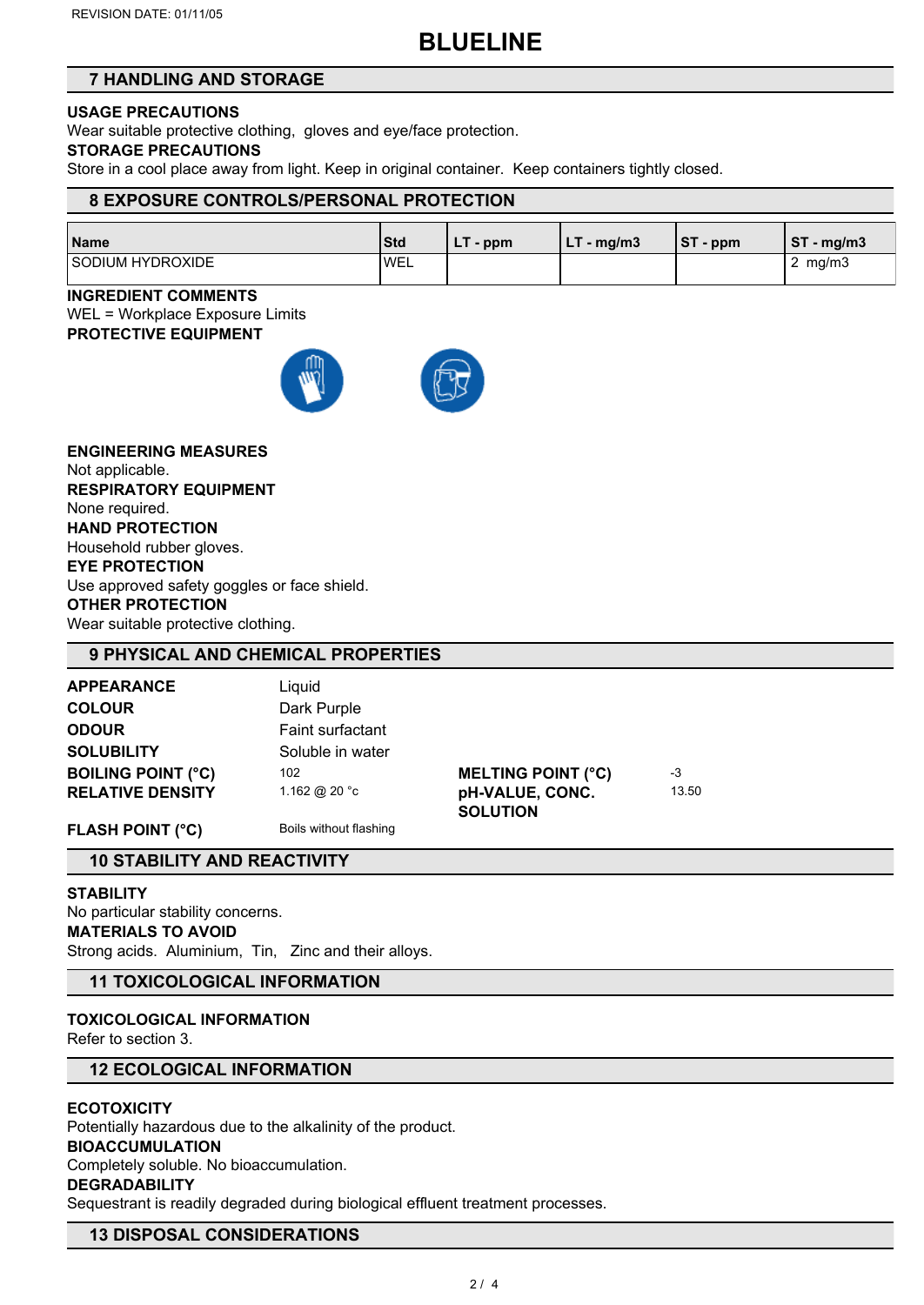# **BLUELINE**

# **DISPOSAL METHODS**

Discharge used solutions to drain. Small amounts (less than 5 Litres) of unwanted product may be flushed with water to sewer. Larger volumes must be sent for disposal as special waste. Rinse out empty container with water and consign to normal waste.

# **14 TRANSPORT INFORMATION**



| PROPER SHIPPING NAME    | SODIUM HYDROXIDE 15% SOLUTION     |                      |                                   |
|-------------------------|-----------------------------------|----------------------|-----------------------------------|
| UN NO. ROAD             | 1824                              | <b>ADR CLASS</b>     | Class 8: Corrosive<br>substances. |
| <b>ADR PACK GROUP</b>   |                                   | <b>RID CLASS NO.</b> | Class 8: Corrosive<br>substances. |
| <b>RID PACK GROUP</b>   |                                   | UN NO. SEA           | 1824                              |
| <b>IMDG CLASS</b>       | Class 8: Corrosive<br>substances. | <b>IMDG PACK GR.</b> | Ш                                 |
| <b>MARINE POLLUTANT</b> | No.                               | UN NO. AIR           | 1824                              |
| <b>ICAO CLASS</b>       | Class 8: Corrosive<br>substances. | AIR PACK GR.         | Ш                                 |

## **15 REGULATORY INFORMATION**

# **LABELLING**



| <b>CONTAINS</b>       |                 | SODIUM HYDROXIDE                                                                                           |  |  |  |
|-----------------------|-----------------|------------------------------------------------------------------------------------------------------------|--|--|--|
| <b>RISK PHRASES</b>   |                 |                                                                                                            |  |  |  |
|                       | R <sub>35</sub> | Causes severe burns.                                                                                       |  |  |  |
| <b>SAFETY PHRASES</b> |                 |                                                                                                            |  |  |  |
|                       | S <sub>2</sub>  | Keep out of the reach of children                                                                          |  |  |  |
|                       | S36/37/39       | Wear suitable protective clothing, gloves and eye/face protection.                                         |  |  |  |
|                       | S <sub>26</sub> | In case of contact with eyes, rinse immediately with plenty of water and<br>seek medical advice.           |  |  |  |
|                       | S45             | In case of accident or if you feel unwell, seek medical advice<br>immediately (show label where possible). |  |  |  |

## **ENVIRONMENTAL LISTING**

Hazardous Waste (England and Wales) Regulations.

## **EU DIRECTIVES**

System of specific information relating to Dangerous Preparations. 2001/58/EEC. As amended by Directive 93/ 112/EC and 2001/58/EC.

## **STATUTORY INSTRUMENTS**

Chemicals (Hazard Information and Packaging) Regulations. 2005

## **APPROVED CODE OF PRACTICE**

The compilation of safety Data Sheets L130.

## **GUIDANCE NOTES**

Workplace Exposure Limits EH40. As amended in 2005. Approved guide to the Classification and Labelling of Substances and Preparations Dangerous for Supply. L100

# **16 OTHER INFORMATION**

## **INFORMATION SOURCES**

Approved Supply List - HSC. Material Safety Data Sheet, Misc. manufacturers. **REVISION COMMENTS** Change due to CHIP 3.1 (2005) OES or MEL replaced by WEL in section 8. **REVISION DATE** 01/11/05